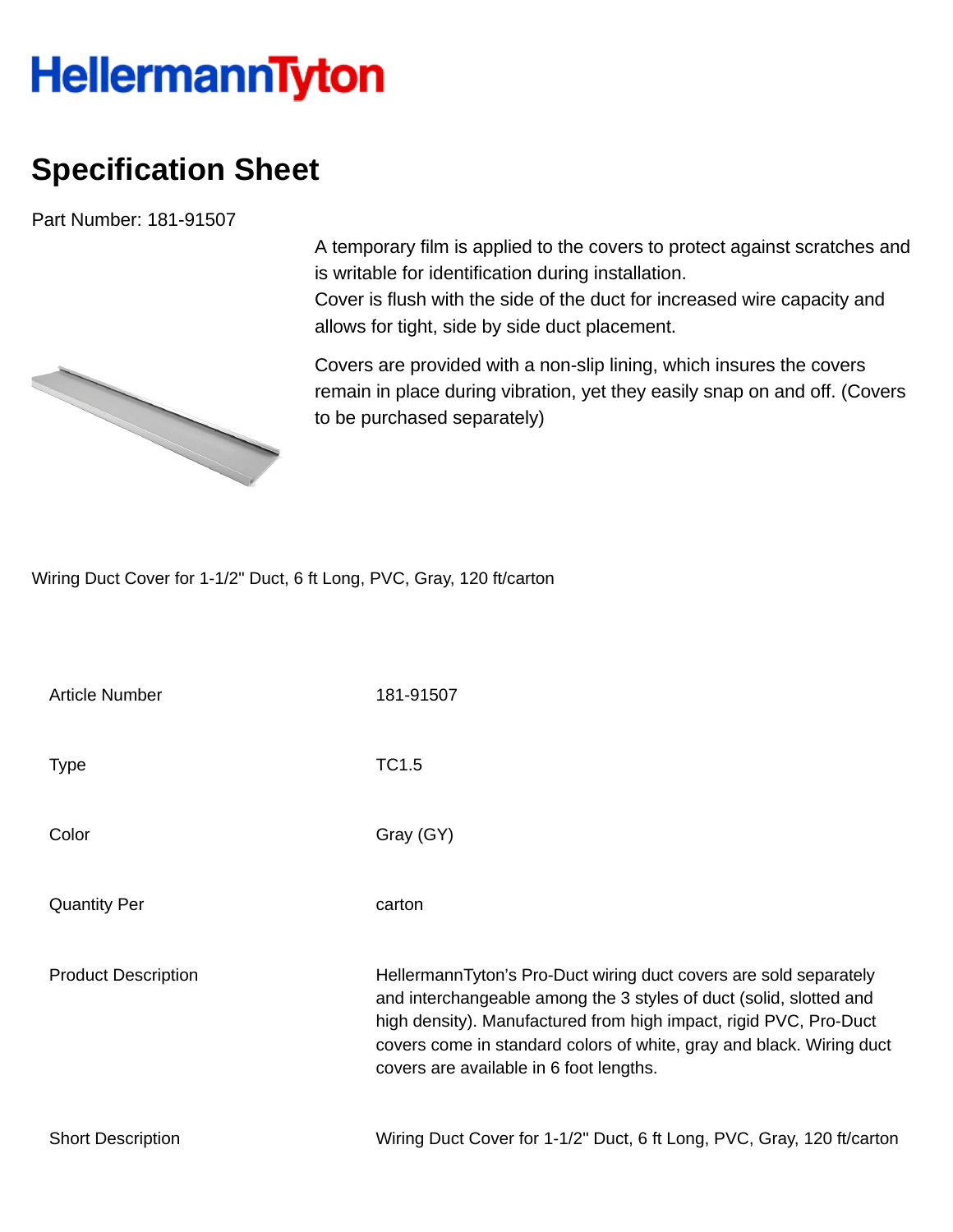Global Part Name TC1.5-PVC-GY

| Length L (Imperial) | 6.0   |
|---------------------|-------|
| Length L (Metric)   | 1.83  |
| Width W (Imperial)  | 1.5   |
| Width W (Metric)    | 38.1  |
| Height H (Imperial) | 0.308 |
| Height H (Metric)   | 7.82  |

| <b>Material</b>              | Polyvinylchloride (PVC) |
|------------------------------|-------------------------|
| <b>Material Shortcut</b>     | <b>PVC</b>              |
| Flammability                 | Self-extinguishing      |
| <b>Halogen Free</b>          | <b>No</b>               |
| <b>Operating Temperature</b> | +122°F (+50°C)          |
| Reach Compliant (Article 33) | No                      |
| <b>ROHS Compliant</b>        | Yes                     |